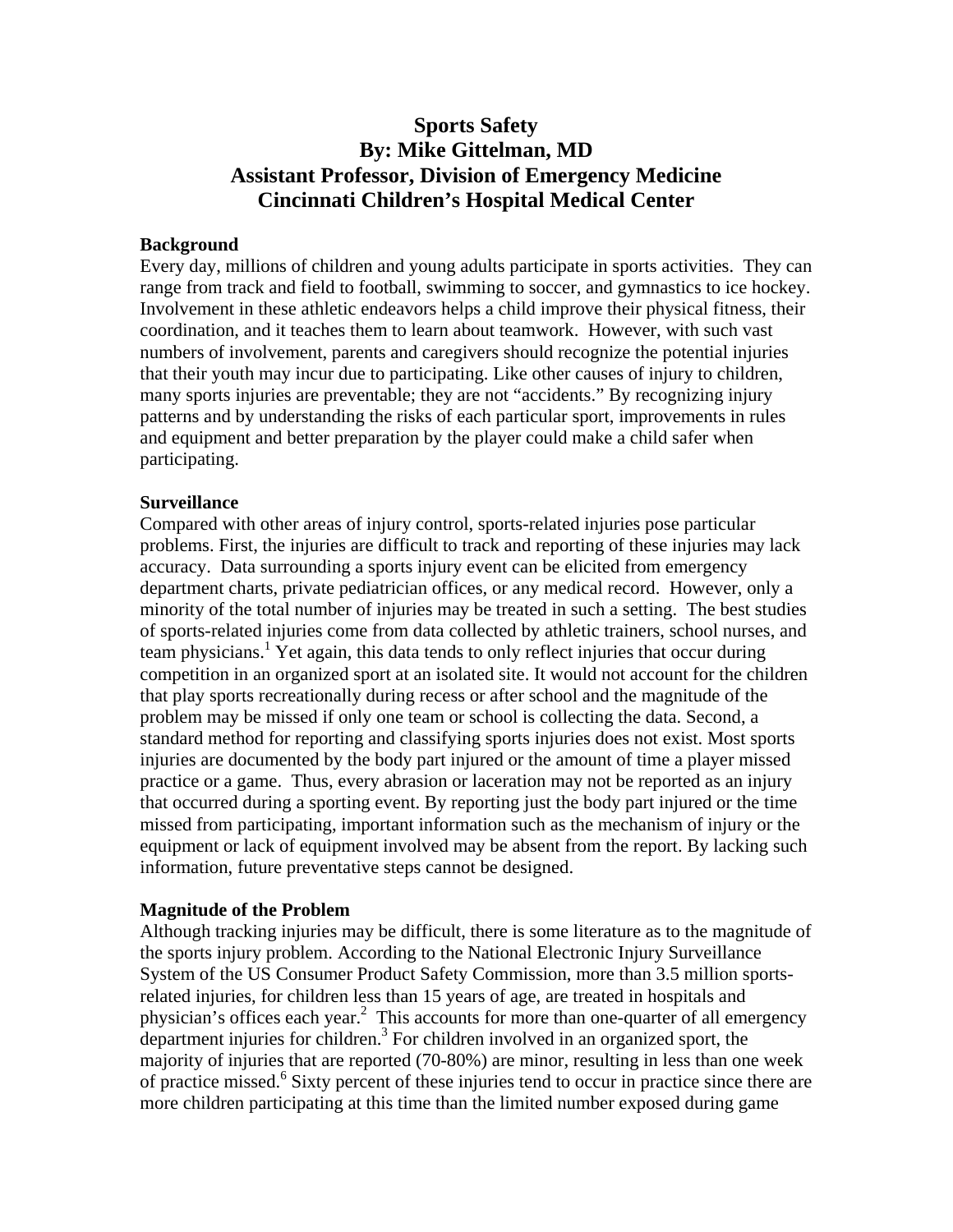competition. A significant number of these injuries still require medical attention with approximately 770,000 requiring a physician visit and roughly 90,000 needing hospitalization each year.<sup>4</sup> As a result, sports injuries have been shown to cause an estimated health care cost (indirect and direct) of 1.3 billion dollars.<sup>5</sup>

# **Injury Mechanisms**

Before a child participates in any athletic competition, parents must understand that there is always a risk of injury. In general, children less than 10 years of age are injured more commonly during individual recreational activities rather than organized sporting competition. These injuries may occur as a child collides or falls while riding a bicycle, sledding, or skating. Usually these injuries occur within the first week of the activity, before the child fully can grasp the skills required.<sup>6</sup> The older, pubertal child, is more likely to be injured during organized sporting activities, when weights are greater and the collisions are more severe. 7 Following simple laws of physics, if velocities and weights increase, the collision or stress endured at the encounter will be greater. The majority of athletic encounters match children by age during organized competition; except for the rare occasion when children are matched by weight as in wrestling, for example. Since children can grow at different rates, similarly aged children can have significant differences in height and weight, increasing one's risk of being injured. This may play a role in deciding which organized sport best suits your child. Also, in this decision process, there is some literature to suggest that certain sports can be considered more risky for injury than others.

As mentioned earlier, most children less than 10 years of age sustain an injury during an individual recreational activity. Gotsch and her colleagues, concurred with this finding as they reviewed non-fatal injured children presenting to their Emergency Department. Their results showed that common mechanisms of injury within this age range included: playground, bicycle, scooter, and trampoline injuries.<sup>8</sup> For sporting activities involving the older aged children, several studies have compared different sports to determine injury numbers and the types of injuries seen. Garrick in 1978, and later McLain in 1989, analyzed injuries to interscholastic high school athletes and both found similar results despite being performed 11 years apart and in different areas of the United States.<sup>9,10</sup> Football, wrestling, track and field, basketball, and soccer participation resulted in the most common sports causing injury for males, while softball, gymnastics, track and field, basketball, and volleyball produced the most injuries for females. In these studies, injuries were defined as a sports-related medical problem that required removal from participation. Gotsch and Taylor, on the other hand, reviewed sports-related injuries that resulted in an Emergency Department visit. $8,11$  In these reviews, recreational and organized sports were grouped together. Gotsch showed that football, basketball, and cycling were amongst the more common mechanisms for causing injury for males and basketball for females. Taylor grouped both females and males together in her study and showed that football, basketball, gym games, and baseball were the most likely sports mechanisms to cause injury. Thus, from these studies, the common sports that cause injury to children are evident. In every study, football, wrestling, and gymnastics were mechanisms that caused a high frequency and severity of injuries. However, the sport that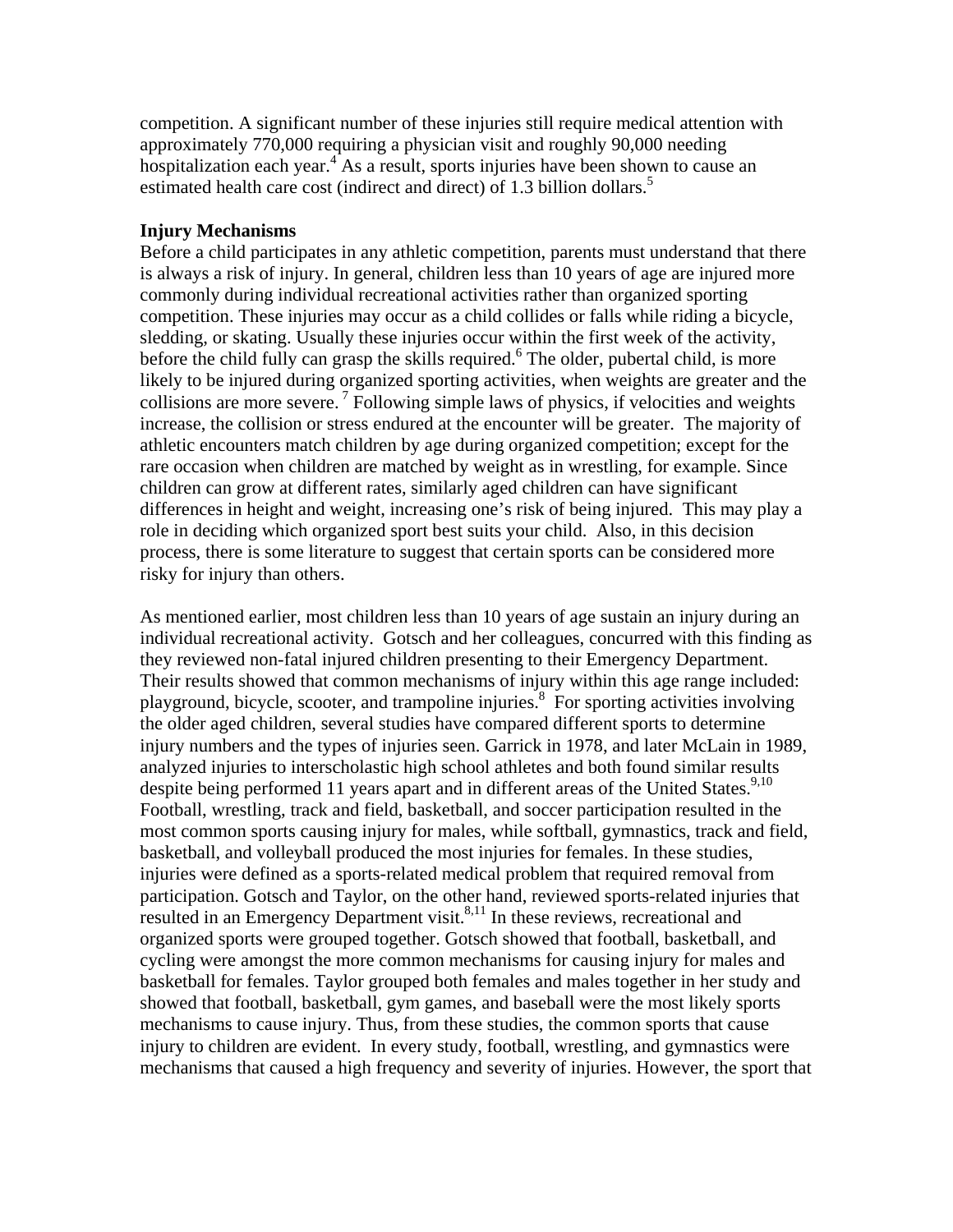causes the most injuries may vary depending on the definition utilized or the database analyzed.

# **Types of Injuries**

After understanding the common mechanisms that may result in a pediatric sports injury, it is important to grasp what types of injuries these children may sustain. In general, injuries among young athletes can fall into two categories: acute injuries and overuse injuries. Both of these types of injuries usually involve muscles and bones. In the acute setting, the most common injuries seen are strains, sprains, fractures, or contusions.<sup>11</sup> These injuries may result from a collision, a sudden twist, or a fall onto a particular body part. The overuse injuries tend to occur due to repetitive, small injuries to an immature and developing body. Any sport in which repeat motions occur, such as pitching a baseball, running cross country, or swinging a tennis racquet, overuse injuries should be a concern. In the past, these overuse injuries tended to only occur in the older athlete. Today, however, children are getting involved in competitive, organized sports at a younger age and on some occasions their dedication to excellence has them overextending their body's limits. The common overuse injuries that may be seen include: tendonitis, stress fractures, bursitis, and strains.

The body part that gets injured may vary from sport to sport as different sports may emphasize different body parts during activity. For example, lower extremity injuries may be seen more often in soccer, cross country, basketball, and field hockey, whereas, upper extremity injuries may occur from swimming, tennis, or baseball pitching. Since gymnasts participate in different events and all body parts are stressed during  $\frac{1}{2}$  competition, upper and lower extremity injuries tend to be equally distributed.<sup>6</sup> Injuries may also result from the type of equipment used or the ball involved in the activity. Eye injuries are more of concern in sports where a projectile is involved, such as baseball or racquetball. The age of the child can also determine the site most commonly injured within a particular sport. Younger athletes tend to fall on an outstretched arm, while older competitors often injure their lower extremity. On some occasions, there is even a difference amongst sexes as to the susceptibility of an injury within a particular sport. For example, females tend to have more knee injuries in basketball than their male counterparts. In general, males often sustain more shoulder injuries from organized, sport competition, while females are usually more susceptible to knee and ankle injuries and overuse injuries. $12, 13$ 

Since most sports only place a child at risk for a minor injury, parents may wish to learn more about sports that could potentially cause a "catastrophic injury" to their child. Catastrophic injuries can be defined as an injury that "results in permanent, severe neurologic disability (eg. spinal cord injury, cerebral injury)."<sup>1</sup> These injuries can further be classified as either a direct or an indirect catastrophic injury. Direct injuries result from trauma that occurred from actively participating in the sport (eg. tackling in football or colliding heads in basketball), whereas indirect injuries usually result from overexertion while participating (eg. sudden cardiac death or dehydration). High school and college sports with the most physical contact, such as football and ice hockey, have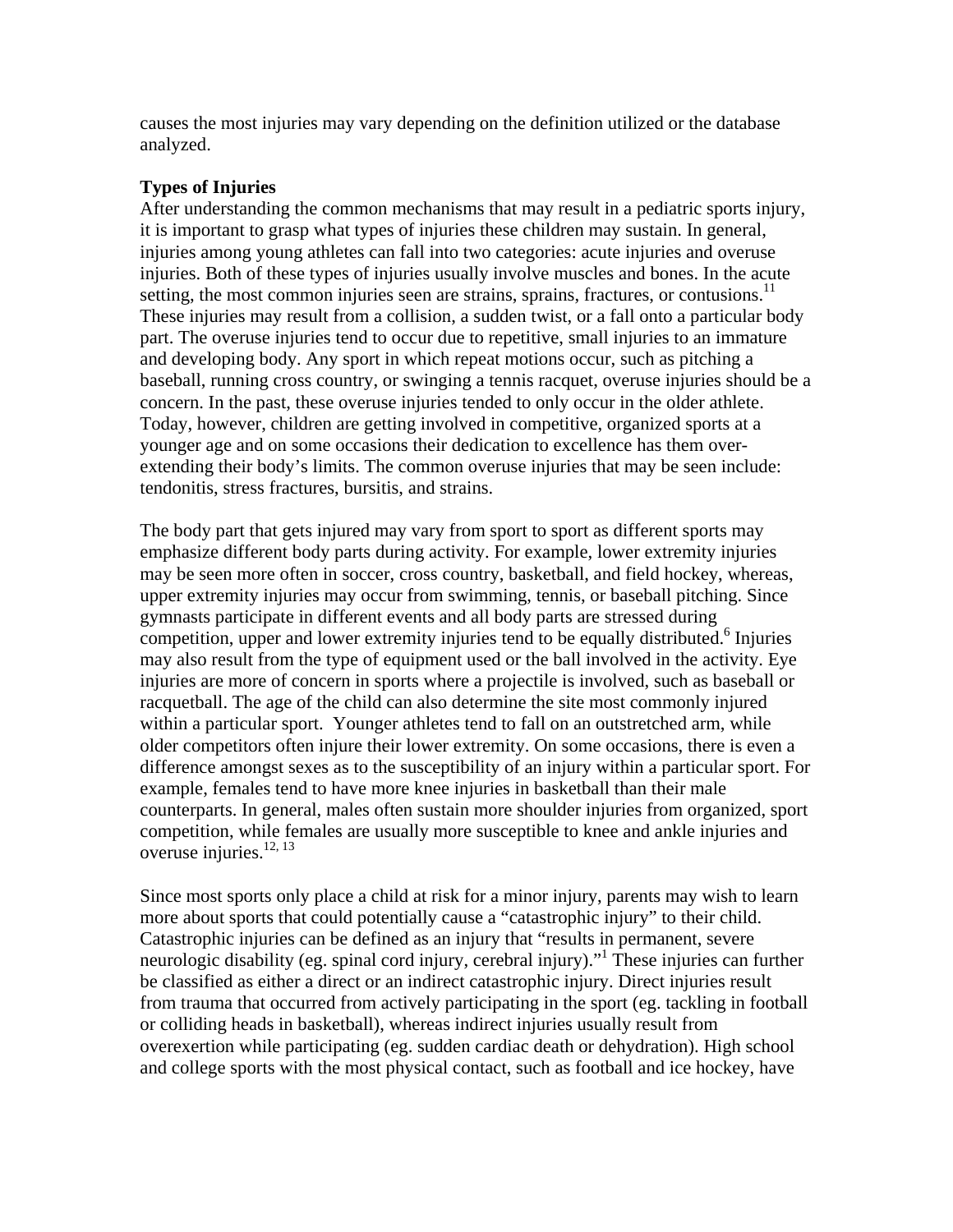been shown to cause the most direct catastrophic injuries.<sup>1</sup> While lacrosse basketball, and ice hockey have been reported to cause the majority of indirect catastrophic injuries.<sup>6</sup>

# **Injury Prevention**

As better surveillance systems are utilized to track new and old injuries from sports and research is completed to determine the epidemiology of these injuries, effective preventative strategies can be implemented (See Table 1: Parent Education Pamphlet for general preventative strategies). Of course, to discuss all injuries due to sports and their preventative strategies is beyond the scope of this paper. However, an overview of general prevention techniques will be addressed. These interventions can often be placed within one of three categories: equipment/field modifications, rule changes/coaching, and better preparation by the individual participant.

# **Field/Equipment Changes**

Countless changes in equipment and playing fields have reduced injuries to young and older athletes. Equipment changes/innovations often address particular trends in injuries to athletes within individual sports. For example, young hockey players sustaining eye/facial injuries in Canada began to wear face masks and helmets to prevent these traumatic events. After this requirement was established, Pashby found a significant decrease in facial injuries.<sup>14</sup> Traumatic leg injuries have been shown to be more evident in soccer players who have inadequate or no shin protection.<sup>15</sup> Changes in the field can also have an impact in reducing injuries. By anchoring soccer goals, fewer young soccer players have been crushed by a movable/falling goal.<sup>16</sup> Field modifications to decrease the number of potholes, grates, and rocks from the playing surface, and removing objects around the perimeter of the field during play can also help to reduce injuries to the competitors.

# **Rule Changes/Coaching**

By changing rules within an individual sport to protect young athletes, by officials enforcing these rules, and by coaches teaching their players the appropriate way to play, young athletes can be safer to enjoy the sport in which they participate. One of the most successful rule alterations that resulted in a reduction in cervical spine injuries was the outlawing of "spearing" by football players. Spearing is the act of making an initial contact with the helmet when tackling an opponent. Studies after this rule was enacted around 1976, showed there to be a significant reduction in the number of quadriplegic events to these young athletes.<sup>17</sup> Officials play an important role to enforce the rules that have been established. If penalties were not issued for inappropriate play, the injurious behavior would likely continue. Because stiff penalties were issued to football players for "spearing," this form of tackling has decreased significantly over time. Coaches, as well, need to teach their players the rules of the game. Not only will it allow them to participate effectively, but it can also make them safer as they play and learn to develop their skills.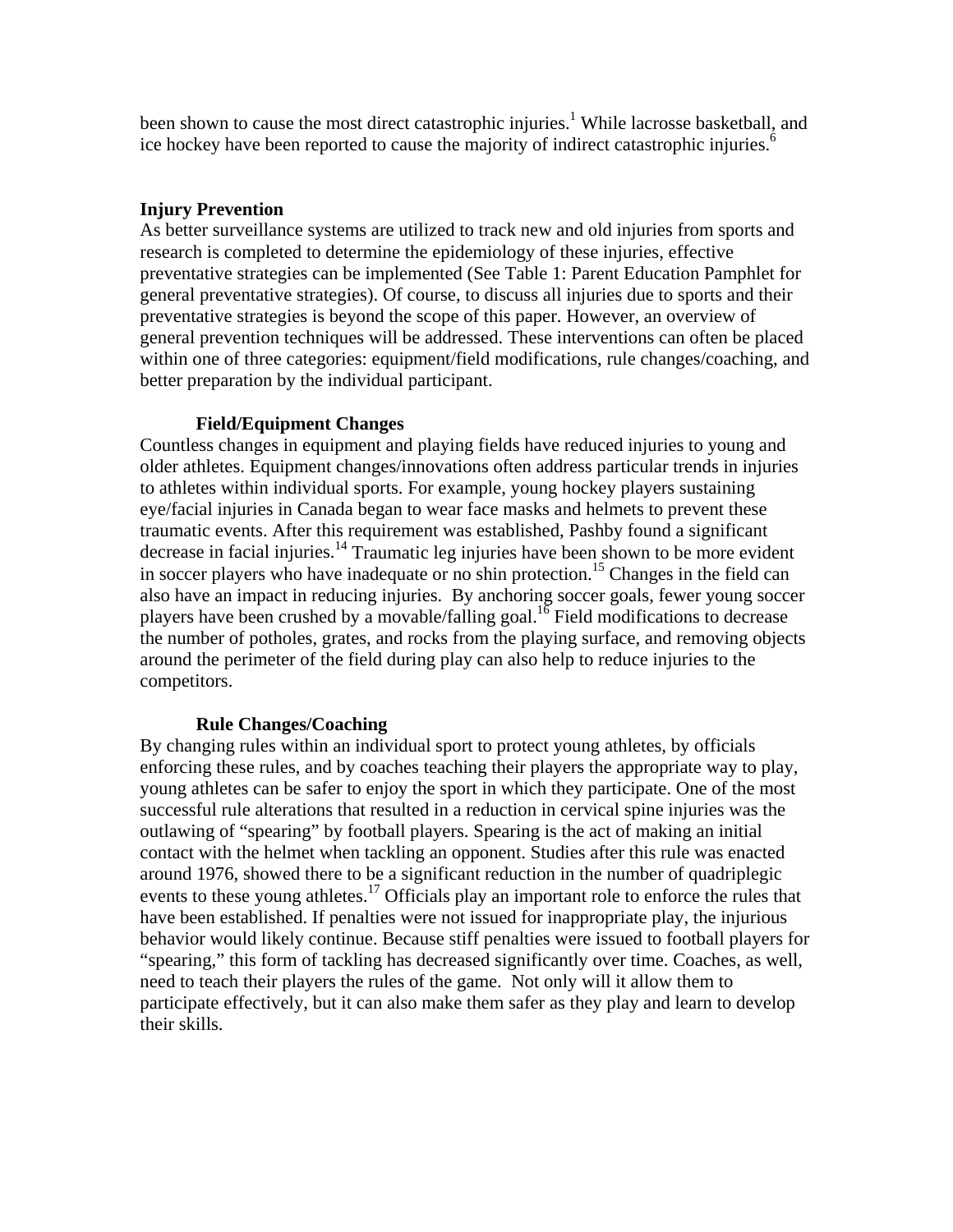### **Individual Preparation**

Before youth sign up to play a particular sport, the parents and the child should do their research to learn more about the activity. Finding out some of the common injuries associated with the game, what equipment is recommended to compete, and who will be supervising the games as they play are important pieces of information needed. After the sport of choice is decided and it has been researched, the child should undergo a preparticipation physical evaluation. This early physical exam by a medical professional should assess a child's general health and fitness status. It can also act to learn the young athlete's goals for participating and it ensures that the parent/child understands the risks of the game. After the appropriate equipment has been purchased and the child has been medically cleared to play, the athlete must get in the appropriate physical condition in order to compete. The athlete cannot expect practices alone to prepare them appropriately to play, some individual preparation should be done. This conditioning should be adequate for the level of play by the child. Over-conditioning can cause problems and overuse injuries as well. Also, warm-ups and stretching prior to conditioning and practices are essential. Adequate hydration is also important prior to and during competition, especially during summer sporting events. Finally, if a child does sustain an injury during play, the injury should be adequately rehabilitated and the player should be evaluated and cleared by medical personnel prior to returning to play. Of course, the extent of the injury would determine the level of rehabilitation and the needs for seeking a medical evaluation.

# **Common Injuries and Preventative Strategies Associated with Popular Sports (Adapted from Barfield & Gross)18**

# **Football**

# **Common Injuries**

 **-**Head injuries

-Neck injuries/Stingers

-Low back stress fractures

-Contusions

-Dehydration/Heat-related illnesses

### **Prevention Strategies**

 **-**Teach proper tackling

-Use proper protective equipment (helmets, face masks, etc)

-Ensure proper hydration and take frequent water breaks

-Remove helmet frequently

# **Soccer Common Injuries**

 **-**Head contusions/concussions

-Tibial shaft fractures

-Ankle sprains

#### **Prevention Strategies**

 **-**Teach proper heading techniques and avoid excessive heading -Use shin guards

-Stretch ankles specifically prior to play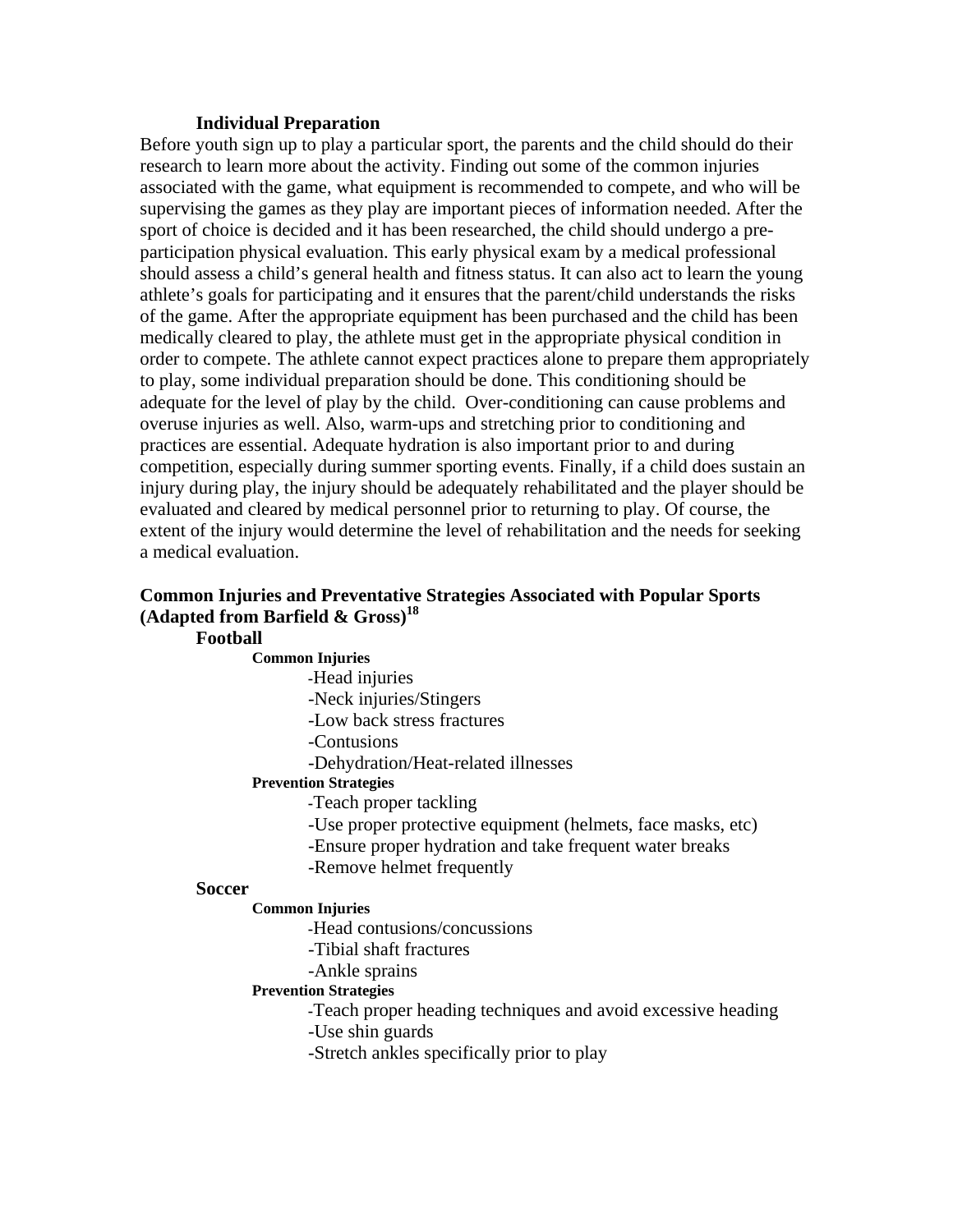# **Baseball/Softball Common Injuries**

-Throat injuries (catchers)

-Head & eye injuries

-Rotator cuff injury / tendonitis

- -Medial epicondylitis
- -Ankle injuries

#### **Prevention Strategies**

- -Wear proper protective equipment (helmets, throat guards, etc)
- -Limit number of throws and teach proper pitching techniques
- -Initiate proper shoulder strengthening (especially in off-season)

### **Basketball**

- **Common Injuries** 
	- -Head injuries

-Patellar tendonitis

-Ankle injuries

#### **Prevention Strategies**

- -Require stretching, strengthening, & conditioning exercises
- -Brace or tape ankles when appropriate
- -Avoid significant contact during play

# **Gymnastics**

#### **Common Injuries**

-Flexion & hyperextension thoracic / lumbar vertebral injuries

-Wrist and forearm sprains/tendonitis

-Shoulder instability

-Anorexia Nervosa & delayed puberty

#### **Prevention Strategies**

-Exercises and strengthening for trunk and abdomen to maintain neutral positioning of the spine & rotator cuff for shoulder

-Wrist bracing and tape when appropriate

-Limit weight bearing on the upper extremities

-Limit extreme and repetitive shoulder use

-Monitor weights and exercise routine

# **Wrestling**

# **Common Injuries**

-Shoulder dislocations, AC joint and sternoclavicular strains

-Knee injuries

-Skin infections from mat (impetigo, tinea corporis)

-Auricular hematomas & resultant deformity (cauliflower ears)

# **Prevention Strategies**

-Preseason strengthening of shoulder & knees

-Avoid quick stops in dangerous positions

-Ensure mats are cleaned daily with antiseptic solution

-Teach athletes to check skin for lesions and prior to play

-Use proper protective equipment always (snug head gear with ear protection)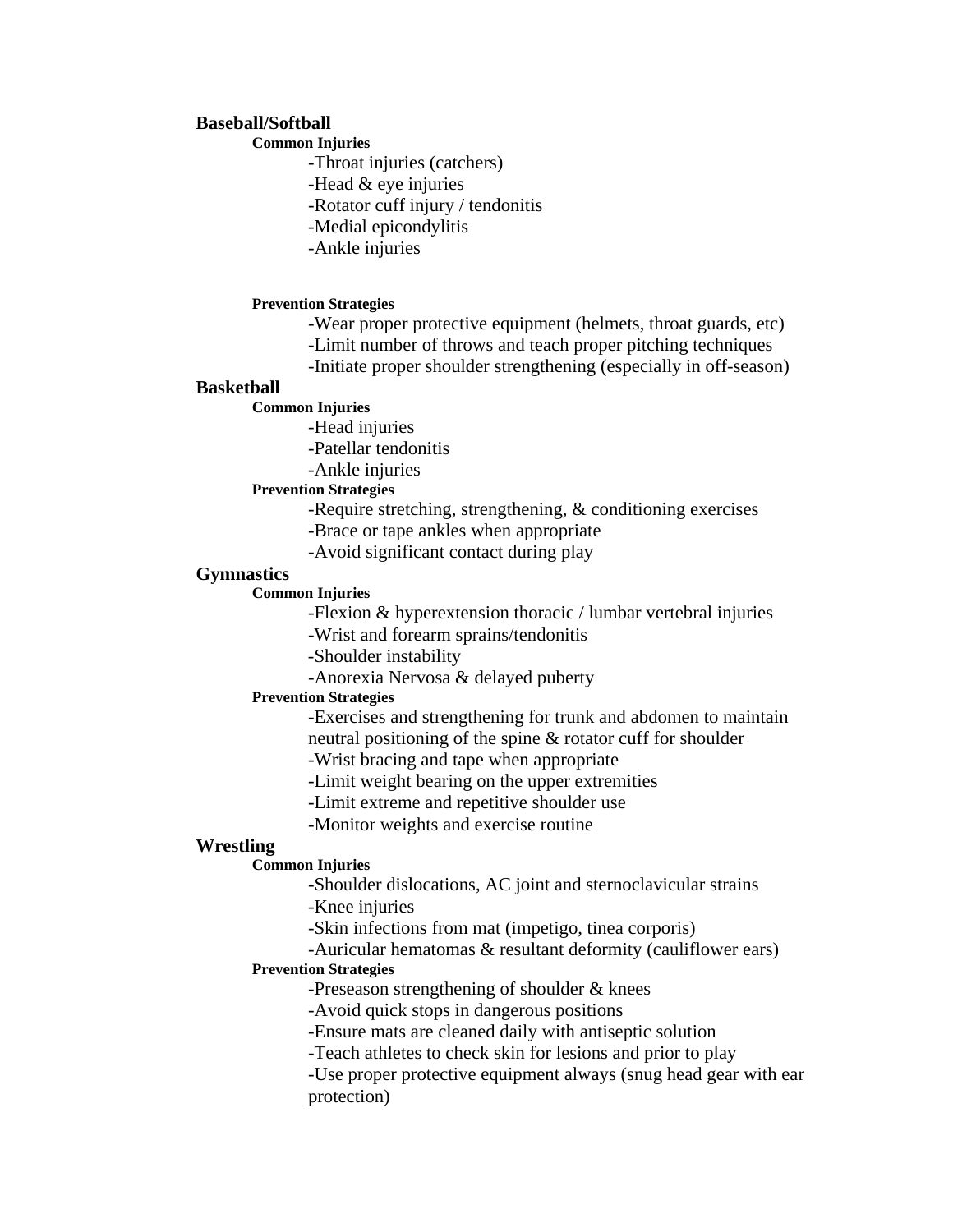# **Summary**

Participation in youth sports helps children with their coordination, physical skills, and it teaches them about competition and team play. In general, youth sports are relatively safe. Injuries become more of a concern as a child grows and gets older. Sports that have been shown to cause significant injuries at the high school and collegiate level are football, wrestling, and gymnastics. Prior to competition, youth athletes and their families should: research the particular sport to determine if the sport is appropriate for their child; purchase the appropriate equipment to play; and receive a pre-participation physical evaluation. Remember that all sports can place your child at risk for an injury and by preplanning and adequate training your child can be safe and healthy. Finally, the most important detail is to make sure that your child is learning and having fun in their chosen sport.

# **References**

1 Widome MD, ed. American Academy of Pediatric's Committee on Injury and Poison Prevention. Sports safety. In: Injury Prevention and Control for Children and Youth, 3<sup>rd</sup>ed. 1997. American Academy of Pediatrics: 329-337.

2 American Academy of Orthopedic Surgeons Public Information – Play It Safe, Sports. [www.aaos.org](http://www.aaos.org/).

3 Wyatt K. Sports injuries to young filing ER. USA Today. March 6, 2001; A5. 4 Conference on Sports Injuries in Youth. Bethesda, MD: National Institutes of Health; 1992. NIH Publication No 93-3444.

5 Hergenroeder AC. Prevention of Sports Injuries. Pediatrics 1998; 101 (6): 1057-1063. 6 Rice SG. Risks of injury during sports participation. In: Sullivan JA, Anderson SJ, ed. Care of The Young Athlete. 2000. American Academy of Orthopedic Surgeons & American Academy of Pediatrics: 9-18.

7 Micheli LJ. The incidence of injuries in children's sports: a medical perspective. In: Brown EW, Branta CF, eds. Competitive Sports for Children and Youth. Champaign, Ill: Human Kinetics; 1988: 99-106.

8 Gotsch K, Annest JL, Holmgreen P, et. Al, Nonfatal sports and recreation – related injuries treated in emergency departments --- United States, July 2000-June 2001. MMWR 2002; 51 (33): 736-740.

9 Garrick JG, Requa RK. Injuries in high school sports. Pediatrics 1978; 61: 465-469. 10 McLain LG, Reynolds S. Sports injuries in a high school. Pediatrics 1989; 84: 446- 450.

11 Taylor BL, Attia MW. Sports-related injuries in children. Academic Emergency Medicine 2000; 7 (12): 1376-1382.

12 Shively RA, Grana WA, Ellis D. High school sports injuries. Phys Sportsmed 1981; 9: 46-50.

13 Chandy TA, Grana WA. Secondary school athletic injury in boys and girls: a threeyear comparison. Phys Sportsmed 1985; 13: 106-111.

14 Pashby, TJ. Eye injuries in Canadian amateur hockey. Am J Sports Medicine 1979; 7: 254-257.